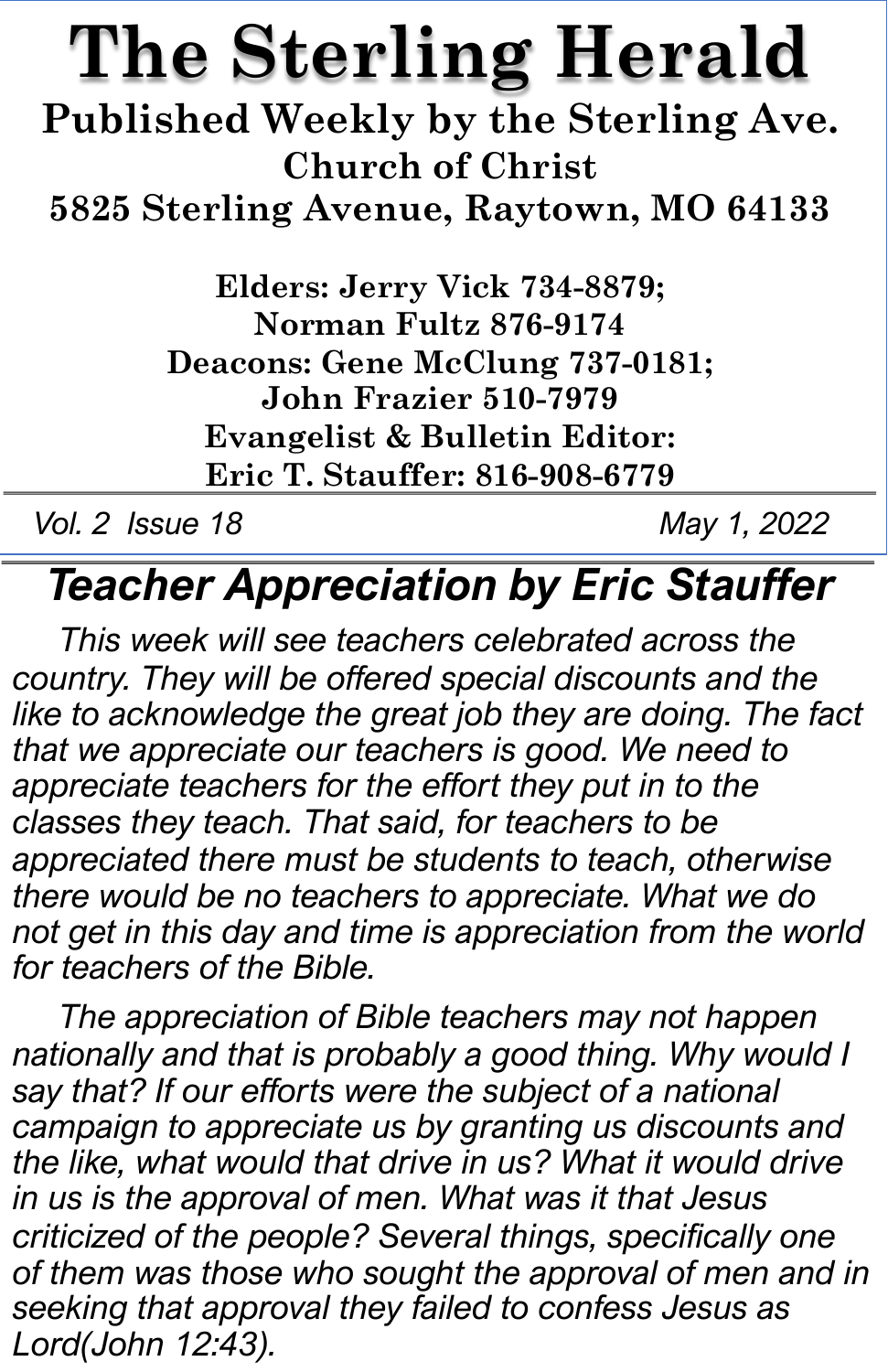#### The Sterling Herald

*It is that approval that we do not need. While it may be alright to praise the teachers in the school system, there is another teacher that needs to be appreciated and that is mother and father. Parents are to be the teachers in the home for the next generation. Paul gave this instruction in both the letter to the church in Ephesus and the church in Colossae(Eph. 6:4; Col. 3:21). We need good parents teaching in the home and encouraging their children just as Paul admonished those in those two churches to. Without them teaching and guiding, what will we have? We will have the same problem Israel did in the days of the kings and judges. We will have people who do not know God and that is a huge problem that we want to avoid.*

*Another teacher that needs to be appreciated is the preacher and all Bible class teachers. We need to be grateful for those who are making the effort to educate the next generation concerning the word of God as well as firming up the current generation in their faith and knowledge of God's word. These are to be commended for their efforts to bring the light to a lost generation. We need to appreciate the want to teach and encourage by being good students and listeners to the lessons brought from God's word.*

*The kind of appreciation needed is not a public campaign, rather the local church needs to see to it that constant encouragement is given to teach and live the truth of God's word. We also do not need to take one week out of the year to do so, rather let us take every effort and every opportunity throughout the year to do so. This will help in the effort to teach the gospel in every*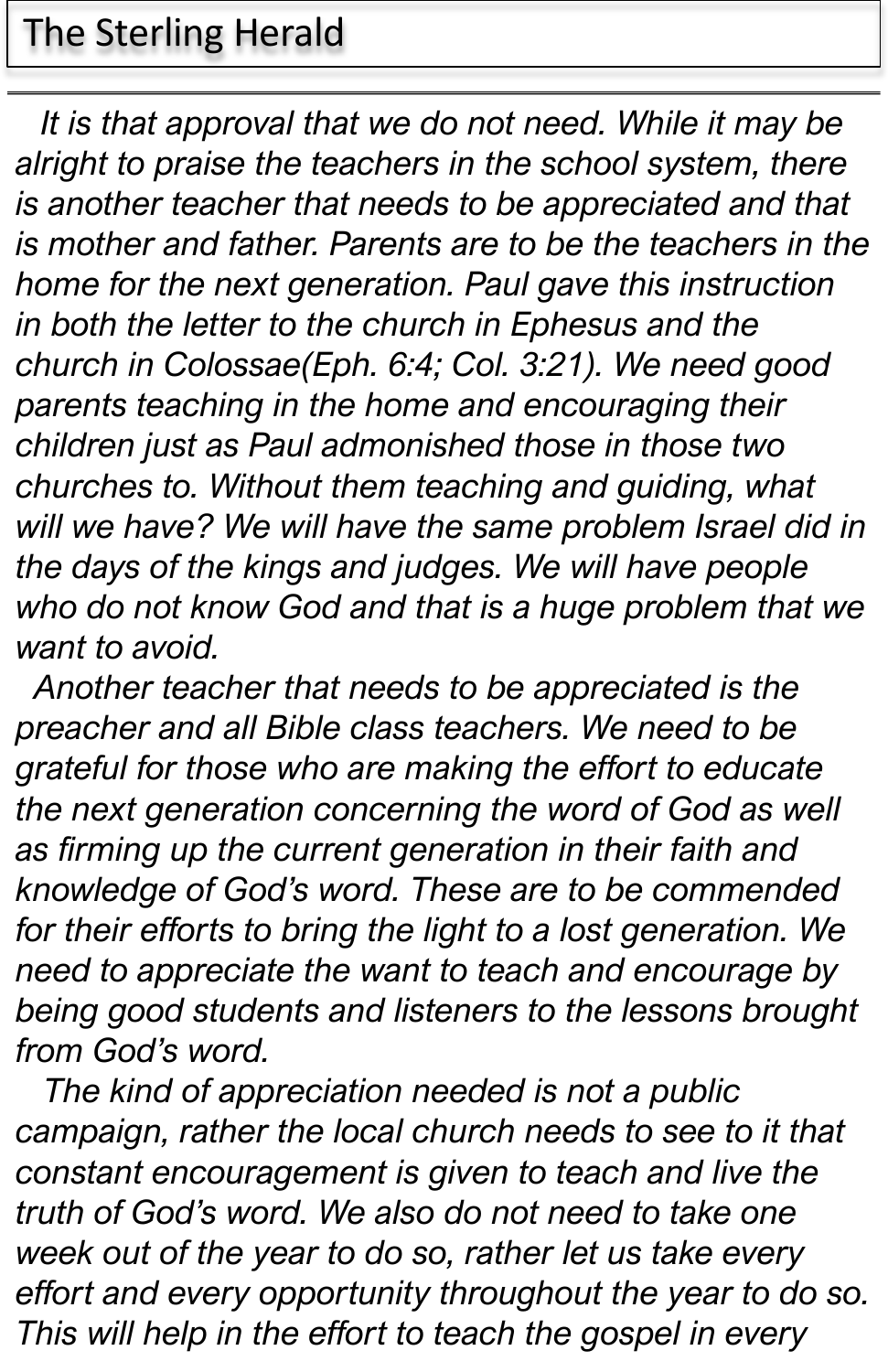### The Sterling Herald

*environment we are in. God bless us in this and all things that bring glory to His revealed word.* 

#### *Psalm 124*

*Had it not been the Lord who was on our side," Let Israel say, 2 "Had it not been the Lord who was on our side When people rose up against us, 3 Then they would have swallowed us alive, When their anger was kindled against us; 4 Then the waters would have flooded over us, The stream would have swept over our souls; 5 Then the raging waters would have swept over our souls." 6 Blessed be the Lord, Who has not given us to be torn by their teeth. 7 Our souls have escaped like a bird from the trapper's snare; The snare is broken and we have escaped. 8 Our help is in the name of the Lord, Who made heaven and earth.*

#### *Week 18 reading plan:*

*Monday: 1 Samuel 18-19; 1 Chron. 3; Psalm 59; Acts 13*

*Tuesday: 1 Sam. 20; 1 Chron. 4; Psalm 56,57,142; Acts 14*

*Wednesday: 1 Sam. 21-22; 1 Chron. 5; Psalm 52; Acts 15*

*Thursday: 1 Sam. 23-24; 1 Chron. 6; Psalm 54; Acts 16 Friday: 1 Sam. 25; 1 Chron. 7; Acts 17*